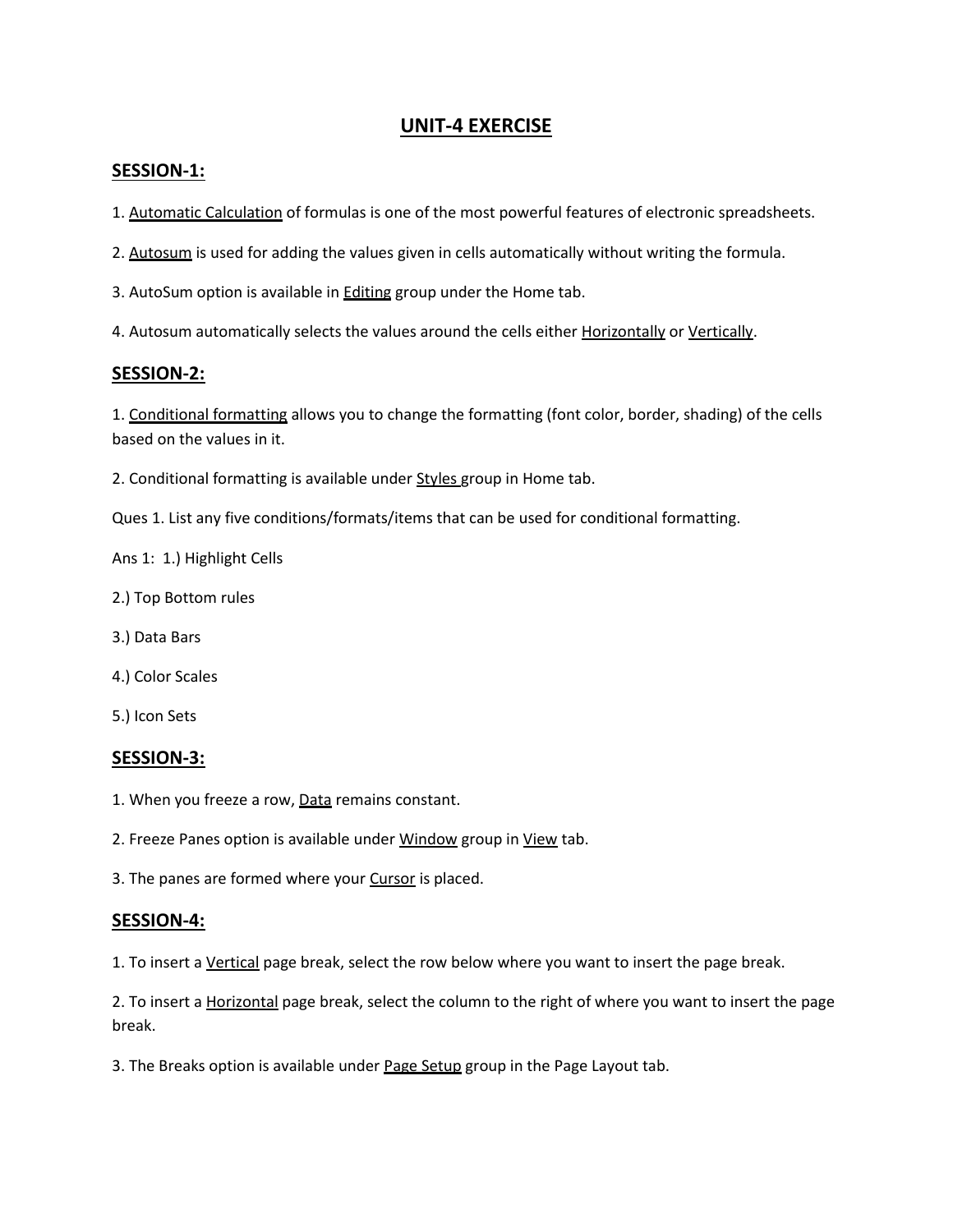4. To return to Normal view after you finish working with the page breaks, you need to click Normal in the Workbook view group under the View tab.

## **SESSION-5:**

1. Spread sheet software provides various page layout options for organizing pages using the Page Layout View.

2. Margins option is available under Page Setup group in the Page Layout tab.

3. Two types of page orientation are Portrait & Landscape.

### **SESSION-6:**

1. Different types of views are available under Workbook View in the View tab.

2. The five types of views available are Normal, Page Layout, Page break preview, Custom view & Full Screen.

3. The Custom View helps you to view a selected area of a workbook.

## **SESSION-7:**

1. Assigning names to cells in a worksheet help you to **Quickly Locate** specific cells.

2. The Define Name option is available under Define Names group in the Formulas tab.

### **SESSION-8:**

1. A chart is a Graphical Representation of data, in which the data is represented by symbols, such as bars in a bar chart, Lines in a line chart, or slices in a pie chart.

2. The three tabs that are available after inserting the chart in the spreadsheet are **Design**, Layout & Format.

Ques1: List seven chart elements.

Ans1: 1. **Chart Area** of the Chart

- 2. **Plot Area** of the Chart
- 3. **Data Points** that are plotted in the chart
- 4. **Horizontal and Vertical Axis** in the chart
- 5**. Legend** of the chart
- 6. **Chart and Axis Title** used in the chart
- 7. **Data Label** for identifying details of data point in the chart